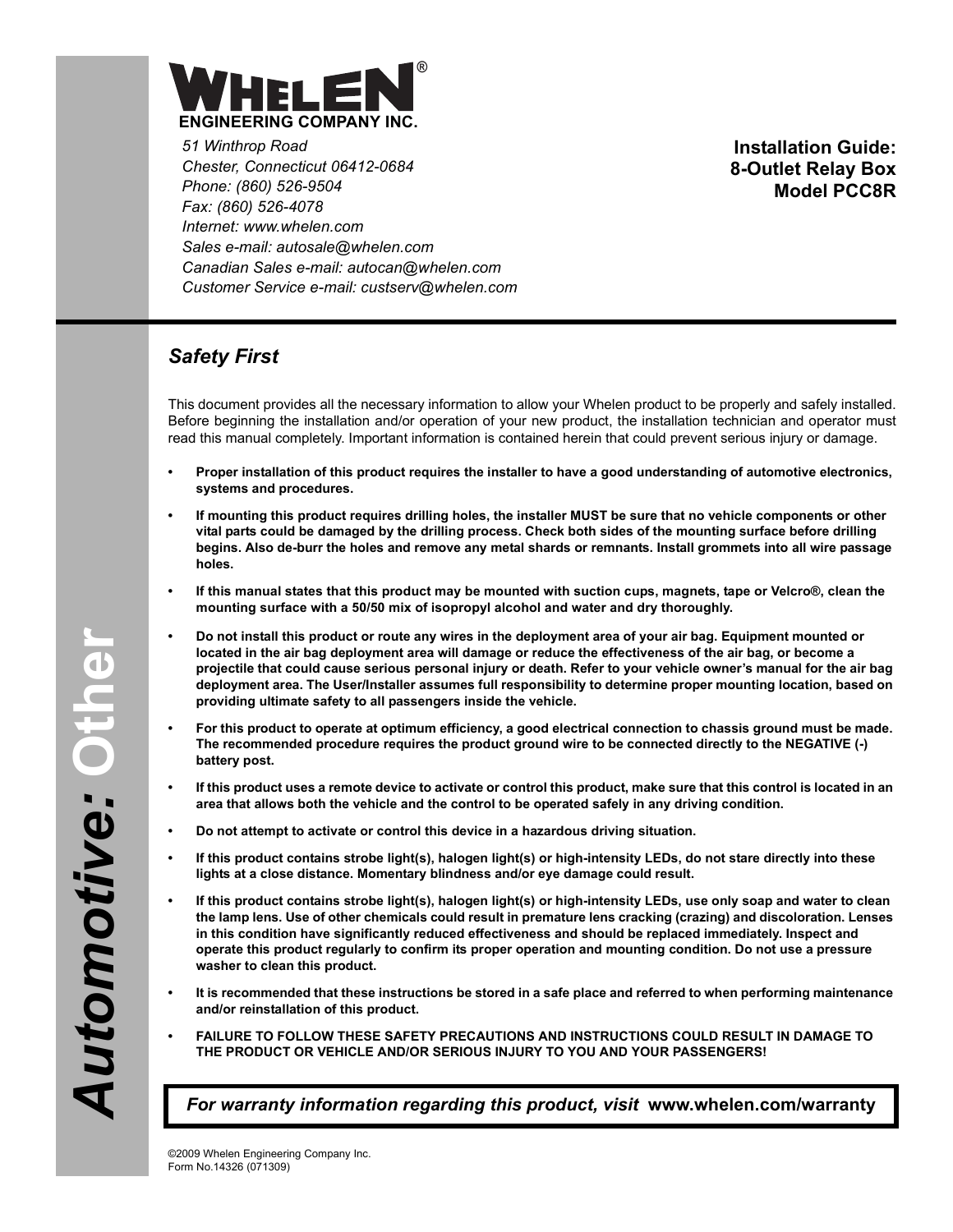### *Selecting a mounting location...*

The logical choice for a mounting area would be a trunk or similar compartment. However, due to the wide variety of vehicles onto which the relay box could be installed, this is not always possible. The following guidelines will help the installer select an acceptable alternative:

- **Do not select a location where the relay box will be exposed to potential damage from any unsecured or loose equipment in the vehicle.**
- **Be sure the area selected will not allow the relay box to be exposed to water!**
- **When routing the relay box's wires, it is important to choose a path that will keep these wires away from excessive heat and from any vehicle equipment that could compromise the integrity of the wires (ex. trunk lids, door jams, etc.)**

When the best mounting location has been determined, securely fasten the relay box to it's mounting surface using the supplied hardware.

**Caution: As it will be necessary to drill holes into the mounting surface, the installer MUST be sure that no vehicle components or other vital parts could be damaged by the drilling process. Check both sides of the mounting surface before drilling!**

#### *Wiring...*

**Relay Power -** Using appropriately sized wires (see chart on Page 3), extend the two Main Power wires to the vehicle battery. Install a Fuse Block equipped with a 40 Amp fuse onto the end of each wire. Connect each fuse block to the POS (+) battery terminal. NOTE: Do not place the fuses in their holders until all electrical connections have been completed.

**WARNING! Combined relay current can not exceed 70 Amps at any time!**

**WARNING! All customer supplied wires, that connect to the positive (+) terminal of the battery, must be sized to supply at least 125% of the maximum operating current, and fused "at the battery" to carry the load! DO NOT USE CIRCUIT BREAKERS WITH THIS PRODUCT!**

**System Wiring -** Using appropriately sized wire, extend the wires from the 'System' port as follows:

**Pin 1 -** to an ignition controlled electrical circuit.

**Pin 2 -** to Chassis Ground.

**Pin 3 -** to vehicle parking light circuit (backlight connection).

**Relay Connections -** Each relay can function as either a Dry Contact Relay or as a Standard Outlet. The function is determined by the position of that relay's fuse. Refer to the illustration below for wiring information.

#### *Dip Switches...*

The relay box has two dip switch banks that are accessible from the rear of the unit. Each bank consists of 8 dip switches; one for each relay. For example, the position of dip switch #6 will effect relay #6.

Bank #1 is used to disable diagnostic feedback for a given relay configured to operate as a Dry Contact Relay. In the UP (default) position, the outlet will return diagnostic feedback to the control head. In the DOWN position, no diagnostic information for that outlet is sent to the control head.

Bank #2 determines the operational style of the control head buttons. In the UP (default) position, the buttons operate with a "Push ON / Push OFF" style. In the DOWN position, the buttons function in a "Momentary" style, with the relay being active only while its corresponding button is pressed.

#### *Diagnostics...*

The RELAY BOX provides diagnostic feedback to the control head. **NOTE: The diagnostic operation for that relay should be disabled as outlined in the "Dip Switch" section.**

The diagnostic LED for each relay is located adjacent to the control head button for a given relay and operates as follows:

**LED On Steady -** Relay is operating properly **LED Single Flash -** Relay has failed to close **LED Double Flash -** Relay is stuck closed.

**WARNING! If a diagnostic LED indicates a problem, do not operate that relay until the cause has been identified and repaired.**